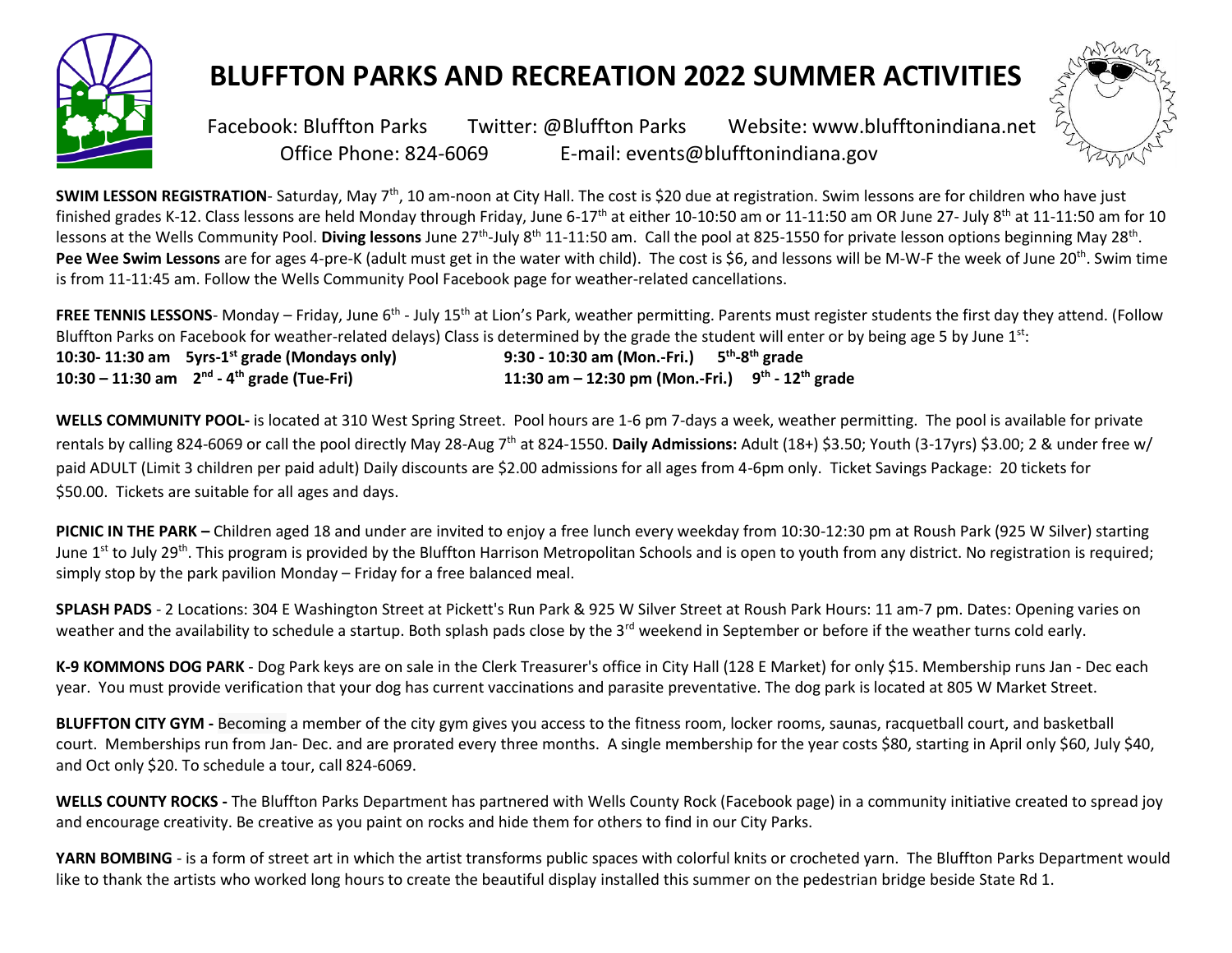## **Summer Activities 2022 – Must pre-register unless the event says "drop-in." Call 824-6069 or e-mail events@blufftonindiana.gov to register. SPACE IS LIMITED and fills up fast!!**

| <b>Activity</b>                                  | <b>Ages</b>              | <b>Date</b>                                                      | <b>Time</b>              | <b>Location</b>                            | <b>Additional Info</b>          | Cost        |
|--------------------------------------------------|--------------------------|------------------------------------------------------------------|--------------------------|--------------------------------------------|---------------------------------|-------------|
| <b>Rock Steady Boxing</b>                        | adults (w/Parkinson's)   | year-round (every M, W, F)                                       | 11-12:30 pm              | <b>Washington Park</b>                     | continuous program              | \$5         |
| Farm Wagon (fresh food)                          | all ages (drop-in)       | year-round (every Tuesday)                                       | 8:45-9:30 am             | Life Community Church stay in your vehicle |                                 | <b>FREE</b> |
| Yoga in the Park                                 | ages (drop-in)           | May 2 <sup>nd</sup> - July 25 <sup>th</sup> (Mondays)            | 6:30-7:30 pm             | Kehoe Park                                 | bring yoga mat                  | \$5         |
| Clue Murder in May                               | all ages (drop-in)       | May $3^{\text{rd}}$ – May $31^{\text{st}}$                       | Any                      | Parks Dept. Trails                         | clues online                    | <b>FREE</b> |
| Yoga in the Park                                 | ages (drop-in)           | May $4^{\text{th}}$ – July 27 <sup>th</sup> (Wed.)               | 6:30-7:30 pm             | Kehoe Park                                 | bring yoga mat                  | \$5         |
| <b>Yoga Brunch and Bubbles</b>                   | adults-only              | May 7 <sup>th</sup>                                              | $9:00$ am                | <b>Washington Park</b>                     | bring ID and yoga mat \$25/\$20 |             |
| Power Wheels in the Park                         | 3-9 yrs. old             | May 14th                                                         | $9-11$ am                | Roush Park                                 | must pre-register               | <b>FREE</b> |
| Kid's Bike Race and Rodeo                        | children                 | May 14th                                                         | $11am-1pm$               | Roush Park                                 | bike and helmet                 | <b>FREE</b> |
| Fort Wayne Ballet Performance all ages (drop-in) |                          | May 17th                                                         | 7:00 pm                  | Kehoe Park                                 | bring seating                   | FREE        |
| Theater Thursday                                 | adults only (drop-in)    | May 19th                                                         | 10:00 am                 | Wells Co. Library                          | In the Heights - PG13           | <b>FREE</b> |
| Hue Can Paint (Minion)                           | 7yrs - 18yrs             | May 23rd                                                         | 6-7:45 pm                | 2 <sup>nd</sup> Floor of City Hall         | limited class size              | \$15        |
| Nerf Wars                                        | 5yrs - 16yrs             | May 26 <sup>th</sup>                                             | 5:30-6:30 pm             | <b>Bluffton City Gym</b>                   | must pre-register               | \$1         |
| Pedal Wells Challenge                            | all ages                 | June $1st - Aug. 31st$                                           | Any                      | Any                                        | register online                 | \$20        |
| Yoga in the Park                                 | all ages (drop-in)       | June $1^{st}$ – July 27 <sup>th</sup> (Mon. & Wed.) 6:30-7:30 pm |                          | <b>Kehoe Park</b>                          | bring yoga mat                  | \$5         |
| Gagaball                                         | 7yrs and up (drop-in)    | June 2 <sup>nd</sup>                                             | $2-3$ pm                 | Roush Gagaball Pit                         | nothing needed                  | <b>FREE</b> |
| Intro to Pickleball                              | 16yrs-adults             | June 6,13,20,27th                                                | 10-11am                  | <b>Washington Park</b>                     | Tennis courts                   | <b>FREE</b> |
| Craft Club (Safari Animal Magnet)                | $4yrs - 12yrs$ (drop-in) | June 6 <sup>th</sup>                                             | $9-10$ am                | Roush Park                                 | first 48 kids                   | <b>FREE</b> |
| Crafting for a Cause                             | 6yrs and up (drop-in)    | June 6 <sup>th</sup>                                             | $11 - 11:45$ am          | Roush Park                                 | <b>TBA</b>                      | <b>FREE</b> |
| <b>Bowling</b>                                   | $6yrs - 18yrs$           | June 6 <sup>th</sup>                                             | 12-2 pm                  | <b>EZ Bowl</b>                             | wear socks/pre-register         | \$3         |
| Tot Bubble Day                                   | 2yrs - 5yrs (drop-in)    | June 7 <sup>th</sup>                                             | 9-9:30 am                | Roush Park                                 | attend with adult               | <b>FREE</b> |
| Perfect Pet Intro to the Basics                  | $15$ yrs – adults        | June 7 <sup>th</sup> , 14 <sup>th</sup> , 21 <sup>st</sup>       | 6-7 pm                   | Perfect Pet                                | bring vaccine record            | <b>FREE</b> |
| Egg Drop Challenge                               | 7yrs - 18yrs (drop-in)   | June 8 <sup>th</sup>                                             | $2-3$ pm                 | <b>Bluffton City Gym</b>                   | bring 2 raw eggs                | <b>FREE</b> |
| Tot Lego Day                                     | 2yrs – 5yrs (drop-in)    | June 9 <sup>th</sup>                                             | 9-9:30 am                | Roush Park                                 | attend with adult               | <b>FREE</b> |
| Lego Play Day                                    | $6yrs - 14yrs$ (drop-in) | June 9 <sup>th</sup>                                             | 9:30-10:30 am Roush Park |                                            | nothing needed                  | <b>FREE</b> |
| Art in the Park (Sport Visor)                    | 2yrs - 12yrs (drop-in)   | June 10 <sup>th</sup>                                            | 10:30-11:30am Roush Park |                                            | first 60 kids, bring markers    | <b>FREE</b> |
| Craft Club (Pencil Case)                         | 4yrs - 12yrs (drop-in)   | June 13th                                                        | $9-10$ am                | Roush Park                                 | first 60 kids, bring markers    | <b>FREE</b> |
| Crafting for a Cause                             | 6yrs and up (drop-in)    | June 13th                                                        | $11 - 11:45$ am          | Roush Park                                 | <b>TBA</b>                      | <b>FREE</b> |
| <b>Candle Making</b>                             | $13yrs - adults$         | June 13th                                                        | 6-7 pm                   | <b>Bijou Gift Boutique</b>                 | class size limit 10             | \$20        |
| <b>Tot Scavenger Hunt</b>                        | 2yrs - 5yrs (drop-in)    | June 14th                                                        | 9-9:30 am                | Roush Park                                 | attend with adult               | <b>FREE</b> |
| Scientific Tuesday                               | all ages (drop-in)       | June 14 <sup>th</sup>                                            | 11-11:45 am              | <b>Roush Park</b>                          | nothing needed                  | FREE        |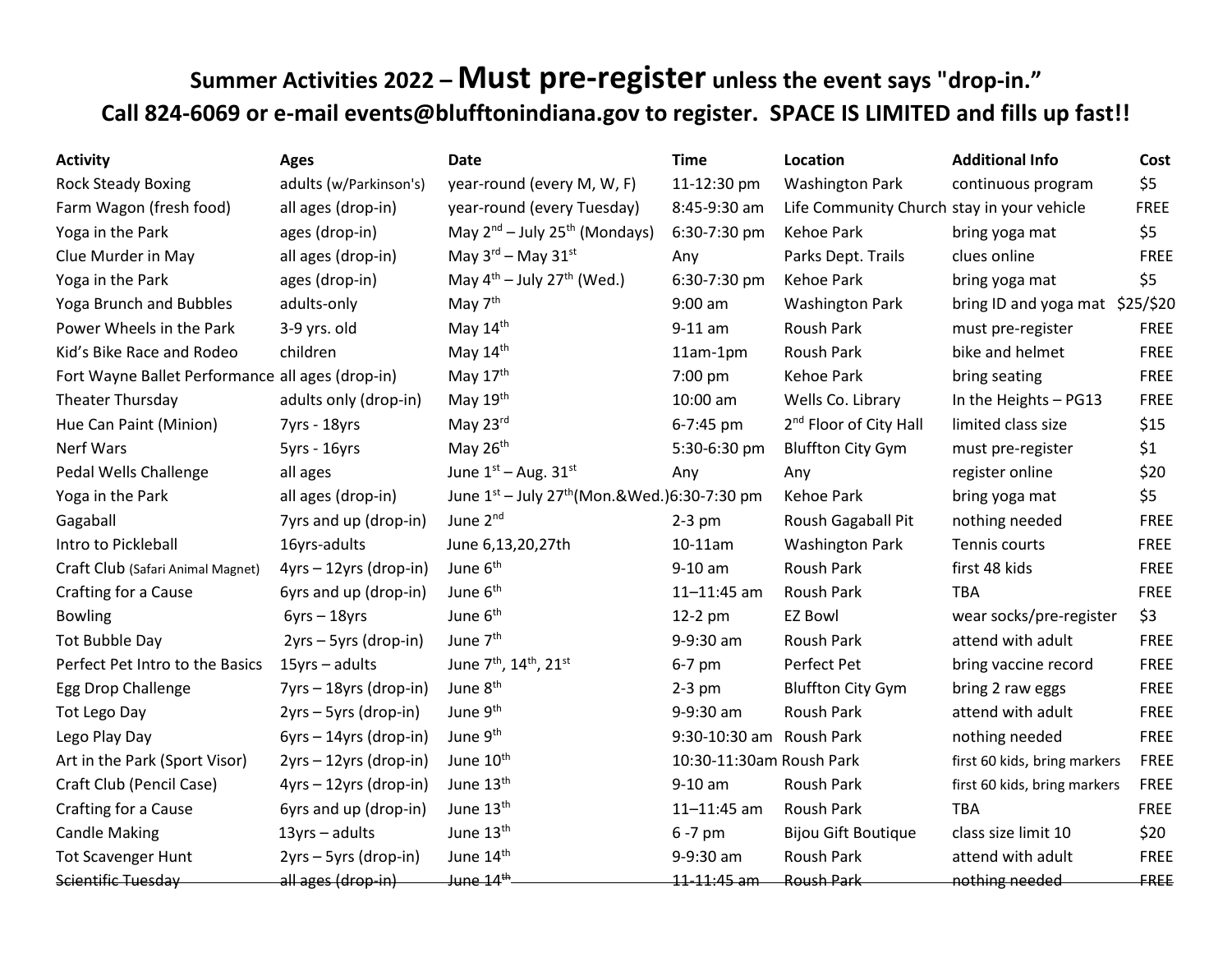| <b>Activity</b>                                         | <b>Ages</b>                        | Date                                      | <b>Time</b>              | Location                                  | <b>Additional Info</b>       | Cost        |
|---------------------------------------------------------|------------------------------------|-------------------------------------------|--------------------------|-------------------------------------------|------------------------------|-------------|
| 5 in 5K Series (Race 1)                                 | all ages                           | June 14th                                 | 7:00 pm                  | <b>TBA</b>                                | nothing needed               | \$1         |
| <b>Bubble Dash</b>                                      | 3yrs-7yrs                          | June 15 <sup>th</sup>                     | $12 \text{ pm}$          | Pickett's Run                             | wear swimsuit                | \$1         |
| Foam Party                                              | all ages (drop-in)                 | June 15 <sup>th</sup>                     | 2:30-3:30 pm             | Pickett's Run Splash Pad swimsuit & towel |                              | <b>FREE</b> |
| Tot Chalk it up                                         | 2yrs – 5yrs (drop-in)              | June 16 <sup>th</sup>                     | 9-9:30 am                | Roush Park                                | attend with adult            | <b>FREE</b> |
| Theater Thursday                                        | adults only (drop-in)              | June 16 <sup>th</sup>                     | 10:00 am                 | Wells Co. Library                         | Jungle Cruise-PG13           | <b>FREE</b> |
| Chicks Run 5K (Ladies Only)                             | all ages                           | June 16 <sup>th</sup>                     | $7:00$ pm                | Pickett's Run                             | form required bring ID       | \$15/\$25   |
| <b>Rock Painting</b>                                    | $3yrs - 15yrs$ (drop-in)           | June 17th                                 | 10-10:30 am              | Roush Park                                | wear old clothing            | <b>FREE</b> |
| Art in the Park (Tropical fan)                          | 2yrs - 12yrs (drop-in)             | June 17 <sup>th</sup>                     | 10:30-11:30am Roush Park |                                           | first 60 kids, bring markers | FREE        |
| Craft Club (3D Tropical Island)                         | 4yrs - 12yrs (drop-in)             | June 20 <sup>th</sup>                     | 9-10 am                  | Roush Park                                | first 60 kids, bring markers | FREE        |
| Matchbox Car Playday                                    | 4yrs - 12yrs (drop-in)             | June 20 <sup>th</sup>                     | 10-11 am                 | Roush Park                                | bring matchbox cars          | <b>FREE</b> |
| Crafting for a Cause                                    | 6yrs and up (drop-in)              | June 20 <sup>th</sup>                     | $11 - 11:45$ am          | Roush Park                                | <b>TBA</b>                   | <b>FREE</b> |
| <b>Animal Explorers</b>                                 | all ages (drop-in)                 | June 21st                                 | 9-9:30 am                | Roush Park                                | attend with adult            | <b>FREE</b> |
| Scientific Tuesday                                      | all ages (drop-in)                 | <del>June 21<sup>st</sup> -</del>         | <del>11-11:45 am</del>   | <b>Roush Park</b>                         | nothing needed               | FREE        |
| 5 in 5K Series (Race 2)                                 | all ages                           | June 21st                                 | 7:00 pm                  | <b>TBA</b>                                | nothing needed               | \$1         |
| <b>Fuse Bead Magnets</b>                                | $5yrs - 14yrs$                     | June 22 <sup>nd</sup>                     | $2-3$ pm                 | Washington Park Inside nothing needed     |                              | <b>FREE</b> |
| Loom Hot Pad                                            | $7yrs - 18yrs$                     | June 22nd                                 | 3-4:30 pm                | Washington Park Inside nothing needed     |                              | <b>FREE</b> |
| Dance Class                                             | $3yrs - 6yrs(drop-in)$             | June 22nd                                 | $5:30 - 6:00 \text{pm}$  | <b>ABC Studio</b>                         | nothing needed               | <b>FREE</b> |
| <b>Tot Puzzle Day</b>                                   | 2yrs - 5yrs (drop-in)              | June 23rd                                 | 9-9:30 am                | Roush Park                                | attend with adult            | <b>FREE</b> |
| <b>Ronald McDonald Mobile Health</b>                    | birth-5yrs (drop-in)               | <del>June 23rd</del>                      | $9$ am-4 pm              | <b>Roush Park</b>                         | nothing needed               | FREE        |
| Shaving Cream Fight                                     | all ages (drop-in)                 | June 23rd                                 | 2-2:30 pm                | Pickett's Run Park                        | bring shaving cream          | <b>FREE</b> |
| Wabash River Paddle                                     | all ages (youth w/adult) June 23rd |                                           | 7:00 pm                  | White Bridge                              | park at Kehoe                | <b>FREE</b> |
| Art in the Park (Sea Mosaic)                            | 2yrs - 12yrs (drop-in)             | June 24 <sup>th</sup>                     | 10:30-11:30am Roush Park |                                           | first 60 kids, bring markers | FREE        |
| Last Child Concert                                      | all ages (drop-in)                 | June 24 <sup>th</sup> (Aerosmith Tribute) | 8-10 pm                  | Kehoe Park                                | food and beverage sales      | <b>FREE</b> |
| Fastest Kid in Town Race                                | $3yrs - 12yrs$                     | June 25 <sup>th</sup>                     | 8:30 am                  | Pickett's Run                             | nothing needed               | \$10        |
| <b>Community Worship Celebration</b>                    | all ages (drop-in)                 | June 26 <sup>th</sup>                     | 7-8:30 pm                | Kehoe Park                                | bring seating                | <b>FREE</b> |
| Craft Club (Animal Tissue Paper) 4yrs - 12yrs (drop-in) |                                    | June 27 <sup>th</sup>                     | 9-10 am                  | Roush Park                                | first 60 kids, bring markers | <b>FREE</b> |
| <b>Stuff and Fluff</b>                                  | all ages                           | June 27 <sup>th</sup>                     | 10-10:30 am              | Roush Park                                | pre-order by May 31st        | \$15        |
| Crafting for a Cause                                    | 6yrs and up (drop-in)              | June 27 <sup>th</sup>                     | $11 - 11:45$ am          | Roush Park                                | <b>TBA</b>                   | <b>FREE</b> |
| River Clean Up                                          | 12yrs - adults                     | June 27 <sup>th</sup>                     | 5:30 pm                  | <b>Wabash River Pavilion</b>              | behind Hardees               | <b>FREE</b> |
| <b>Tot Messy Art</b>                                    | 2yrs - 5yrs (drop-in)              | June 28 <sup>th</sup>                     | 9-9:30 am                | <b>Roush Park</b>                         | with adult wear old clothes  | <b>FREE</b> |
| Scientific Tuesday                                      | all ages (drop-in)                 | <del>June 28<sup>th</sup>.</del>          | 11-11:45 am              | <b>Roush Park</b>                         | nothing needed               | FREE        |
| 5 in 5K Series (Race 3)                                 | all ages                           | June 28 <sup>th</sup>                     | 7:00 pm                  | <b>TBA</b>                                | nothing needed               | \$1         |
| Dinosaur Dig                                            | $5yrs - 12yrs$                     | June 29 <sup>th</sup>                     | 10:30-11 am              | Roush Park                                | limited to first 36          | \$2         |
| Dance Class                                             | 7yrs and up (drop-in)              | June 29th                                 | $5:30 - 6:00 \text{pm}$  | <b>ABC Studio</b>                         | nothing needed               | <b>FREE</b> |